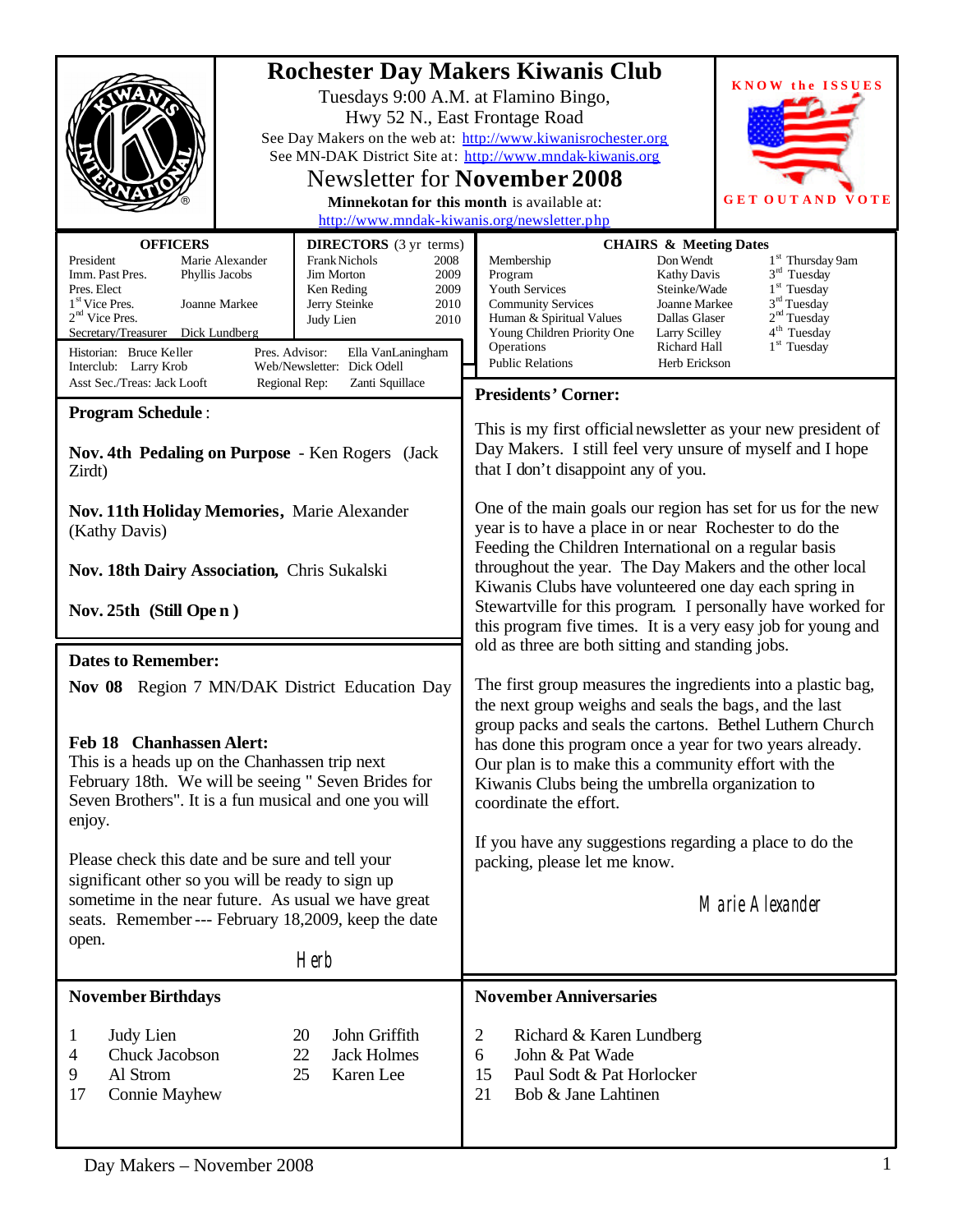| <b>Secretary/Treasurers Report - Oct'08</b>                                                                                                                                                                                                                                                                                                                                                                                                                                                                                                           | The Republic of the United States of America:                                                                                                                                                                                                                                                                                                                                                                                                                                                                                                                                                                                                                                                                                             |  |
|-------------------------------------------------------------------------------------------------------------------------------------------------------------------------------------------------------------------------------------------------------------------------------------------------------------------------------------------------------------------------------------------------------------------------------------------------------------------------------------------------------------------------------------------------------|-------------------------------------------------------------------------------------------------------------------------------------------------------------------------------------------------------------------------------------------------------------------------------------------------------------------------------------------------------------------------------------------------------------------------------------------------------------------------------------------------------------------------------------------------------------------------------------------------------------------------------------------------------------------------------------------------------------------------------------------|--|
| <b>Bank Balance 9/30/08:</b><br>\$14,763.98<br><b>Administrative Account:</b><br>\$12,015.79                                                                                                                                                                                                                                                                                                                                                                                                                                                          | 545 PEOPLE, By Charlie Reese                                                                                                                                                                                                                                                                                                                                                                                                                                                                                                                                                                                                                                                                                                              |  |
| 2,426.93<br>Service Account:<br>\$<br>\$<br>156.60<br>Hockey/YCPO:<br>\$<br><b>Bike Repair:</b><br>164.66                                                                                                                                                                                                                                                                                                                                                                                                                                             | Politicians are the only people in the world who create<br>problems and then campaign against them.                                                                                                                                                                                                                                                                                                                                                                                                                                                                                                                                                                                                                                       |  |
| Day Makers on leave: Ron King, Sara King, Frank<br><b>Nichols</b>                                                                                                                                                                                                                                                                                                                                                                                                                                                                                     | Have you ever wondered why, if both the Democrats and<br>the Republicans are against deficits, WHY do we have<br>deficits?                                                                                                                                                                                                                                                                                                                                                                                                                                                                                                                                                                                                                |  |
| September Service Hour Statistics: 697 hours by 46<br>members, 55% Participation.                                                                                                                                                                                                                                                                                                                                                                                                                                                                     | Have you ever wondered why, if all the politicians are<br>against inflation and high taxes, WHY do we have inflation<br>and high taxes?                                                                                                                                                                                                                                                                                                                                                                                                                                                                                                                                                                                                   |  |
| <b>October 14, 2008 Board Meeting Highlights:</b>                                                                                                                                                                                                                                                                                                                                                                                                                                                                                                     |                                                                                                                                                                                                                                                                                                                                                                                                                                                                                                                                                                                                                                                                                                                                           |  |
| President Marie will appoint an auditing committee.                                                                                                                                                                                                                                                                                                                                                                                                                                                                                                   | You and I don't propose a federal budget. The president<br>does.                                                                                                                                                                                                                                                                                                                                                                                                                                                                                                                                                                                                                                                                          |  |
| A list of the officers and committee chairs for the new<br>Kiwanis year beginning October 1 was distributed.                                                                                                                                                                                                                                                                                                                                                                                                                                          | You and I don't have the Constitutional authority to vote on<br>appropriations. The House of Representatives does.                                                                                                                                                                                                                                                                                                                                                                                                                                                                                                                                                                                                                        |  |
| <b>COMMITTEE REPORTS</b>                                                                                                                                                                                                                                                                                                                                                                                                                                                                                                                              | You and I don't write the tax code, Congress does.                                                                                                                                                                                                                                                                                                                                                                                                                                                                                                                                                                                                                                                                                        |  |
| <b>Membership-</b> New committee chair (Don Wendt) is<br>getting organized.                                                                                                                                                                                                                                                                                                                                                                                                                                                                           | You and I don't set fiscal policy, Congress does.<br>You and I don't control monetary policy, the Federal<br>Reserve Bank does.                                                                                                                                                                                                                                                                                                                                                                                                                                                                                                                                                                                                           |  |
| <b>Operations</b> - Fund Raiser ideas: Wendy's, Outback,<br>Waffle Breakfast at Flamingo Bingo.                                                                                                                                                                                                                                                                                                                                                                                                                                                       | One hundred senators, 435 congressmen, one president,                                                                                                                                                                                                                                                                                                                                                                                                                                                                                                                                                                                                                                                                                     |  |
| <b>YCPO-</b> Donated items normally rented may reduce cost<br>of Parent-Child fair at Rochester Fest.                                                                                                                                                                                                                                                                                                                                                                                                                                                 | and nine Supreme Court justices. 545 human beings out<br>of the 300 million are directly, legally, morally, and<br>individually responsible for the domestic problems that<br>plague this country.                                                                                                                                                                                                                                                                                                                                                                                                                                                                                                                                        |  |
| Youth Services- Two or three Century Key Club<br>members are planning to attend Key Leader event.                                                                                                                                                                                                                                                                                                                                                                                                                                                     | I excluded the members of the Federal Reserve Board                                                                                                                                                                                                                                                                                                                                                                                                                                                                                                                                                                                                                                                                                       |  |
| Richard Lundberg, Treasurer                                                                                                                                                                                                                                                                                                                                                                                                                                                                                                                           | because that problem was created by the Congress. In<br>1913, Congress delegated its Constitutional duty to provide<br>a sound currency to a federally chartered, but private,<br>central bank.                                                                                                                                                                                                                                                                                                                                                                                                                                                                                                                                           |  |
| <b>Web Humor:</b><br>A young cowboy from Wyoming goes off to college, but half<br>way through the semester, he has foolishly squandered all his<br>money. He calls home. 'Dad,' he says, 'You won't believe what<br>modern education is developing! They actually have a program<br>here in Laramie that will teach our dog, Ol' Blue how to talk!'<br>'That's amazing,' his Dad says. 'How do I get Ol' Blue in that<br>program?' 'Just send him down here with \$1,000' the young<br>cowboy says. T'll get him in the course.' So, his father sends | I excluded all the special interests and lobbyists for a sound<br>reason. They have no legal authority. They have no<br>ability to coerce a senator, a congressman, or a president to<br>do one cotton-picking thing. I don't care if they offer a<br>politician \$1 million dollars in cash. The politician has the<br>power to accept or reject it. No matter what the lobbyist<br>promises, it is the legislator's responsibility to determine<br>how he votes.<br>Those 545 human beings spend much of their energy<br>convincing you that what they did is not their fault. They<br>cooperate in this common con regardless of party.<br>Anyway, you get the idea  not everything can be<br>Richard Odell<br>blamed on the President |  |
| the dog and \$1,000.<br>About two-thirds through the semester, the money again runs<br>out. The boy calls home. 'So how's Ol' Blue doing son?' his<br>father asks. 'Awesome, Dad, he's talking up a storm,' he says,<br>'but you just won't believe this - they've had such good results<br>they have started to teach the animals how to read!' Next Page                                                                                                                                                                                            |                                                                                                                                                                                                                                                                                                                                                                                                                                                                                                                                                                                                                                                                                                                                           |  |